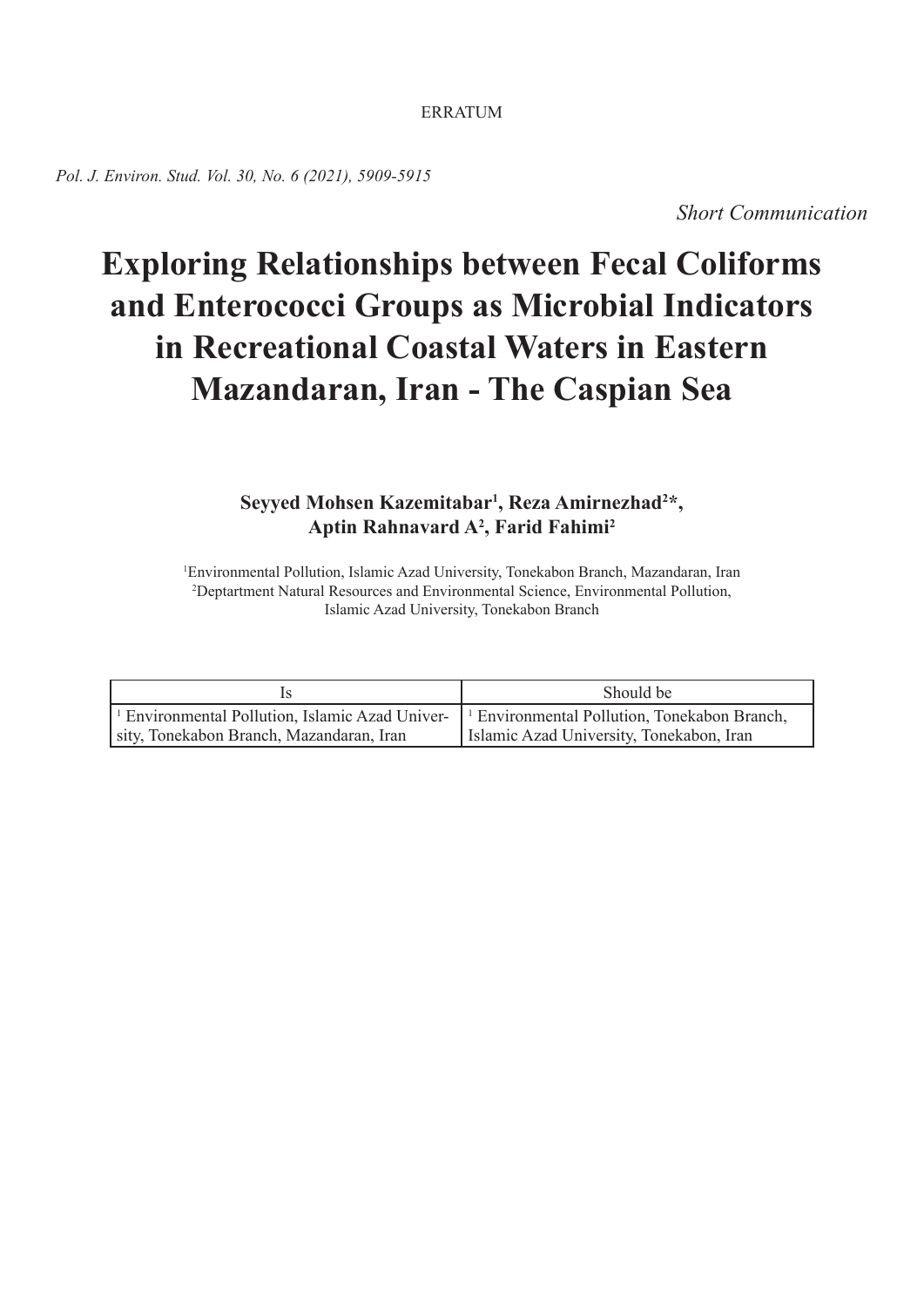## *Short Communication*

# **Exploring Relationships between Fecal Coliforms and Enterococci Groups as Microbial Indicators in Recreational Coastal Waters in Eastern Mazandaran, Iran - The Caspian Sea**

## Seyyed Mohsen Kazemitabar<sup>1</sup>, Reza Amirnezhad<sup>2\*</sup>, **Aptin Rahnavard A2 , Farid Fahimi2**

1 Environmental Pollution, Islamic Azad University, Tonekabon Branch, Mazandaran, Iran 2 Deptartment Natural Resources and Environmental Science, Environmental Pollution, Islamic Azad University, Tonekabon Branch

> *Received: 27 November 2020 Accepted: 20 January 2021*

### **Abstract**

Using microbial indicators is the most practical method in monitoring water quality. In this study, the correlation among the above-mentioned microbial indicators were investigated for the coastal waters of the Caspian Sea in the eastern part of the northern Iranian province of Mazandaran. Microbial analysis were conducted using the membrane filter (MF) procedures outlined in Standard Methods 9222D and EPA method 1600. The normality test of Skewness and Shapiro-Wilk Test, the Kruskal-Wallis test, and the Pearson correlation coefficient (PCC) were used for sample distribution, sampling stations and sampling time comparisons, and determining the relationship between the microbial indicators and the environmental parameters, respectively. Significant differences were observed among the sampling stations, with the highest pollution going to the Jafarabad and Daraee beaches. In addition, the observed percentages of pollution by enterococci and fecal coliforms were 25.55% and 22.59%, respectively; and the weight obtained for the former and the latter were 0.3806 and 0.3762, respectively, indicating very close results and the importance of enterococci. The weights obtained for the sampling stations show the higher importance of enterococci and fecal coliforms at eastern and western swimming stations, respectively.

**Keywords**: recreational coastal waters, microbial indicator, fecal coliform, enterococci, Caspian Sea, Mazandaran province

<sup>\*</sup>e-mail: rezaamirnezhad@yahoo.com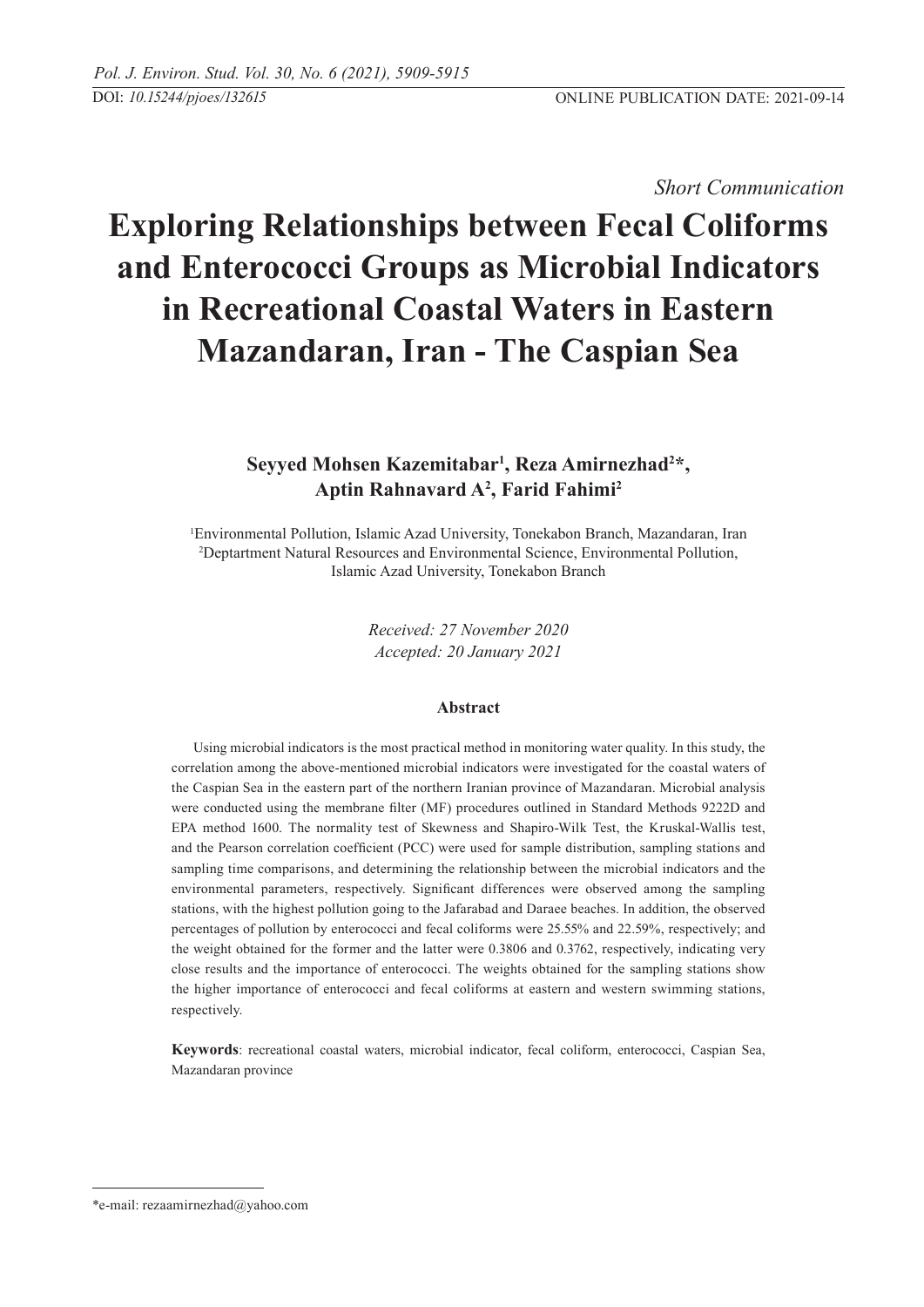#### **Introduction**

Coastal areas are rich in natural and aquaculture resources, and act as hubs for economic, social, tourism, and recreational activities [1-3]. Considering that the province of Mazandaran borders for 487 km with the Caspian Sea, the world's largest lake with an area of 436,000 km<sup>2</sup> , a large number of tourists benefit from this provincial shoreline and from swimming in their coastal waters. Just like everywhere in the world, tourism development and the recreational importance of beaches have made the coastal water health for swimmers especially important and has a special impact on the economy especially in tourist areas [4]. Coastal waters are prone to pollution, and can act as a medium to transmit microbial diseases [4, 5]. Pathogens enter the waters via point sources such as sewage outlets, or coastal waters can become polluted by non-point sources like runoff, animal feces, and swimmers' beach huts [6, 7]. Tracking a variety of pathogens is very difficult, costly, and time-consuming [8] while measuring fecal indicators is easier, does not require elaborate instruments, and is fairly cheap, making the latter the most common practical approach [9]. Using bacteria as indicators of environmental water quality probably dates back to 1880 when Von Fritsch described Klebsiella pneumonia and Klebsiella rhinoscleromatis as micro-organisms characteristically found in human feces [10]. Since then, many studies have been conducted, and today, fecal indicator bacteria are globally used as the estimated mean for water quality monitoring and as an indirect mean for waterrelated health risks that may arise as a result of contact with recreational, surface, and drinking waters [5]. The levels of fecal indicator bacteria in fresh and marine water are strong indicators of fecal contamination and signals of the presence of disease-causing bacteria in the environment [11]. In the 1960's, total coliforms were the first fecal indicator, and in 1976, the U.S. Environmental Protection Agency recommended both total and fecal coliforms as the indicator bacteria. In the late 1970's and early 1980's, the EPA suggested epidemiologic studies for evaluating the fecal indicators and using multiple organisms including fecal coliforms, Escherichia coli, and enterococci as possible indicators for determining fecal contamination [12, 13]. The results from these studies showed that enterococci are effective predictors of gastrointestinal diseases in marine and fresh waters, and Escherichia coli are effective indicators of gastrointestinal diseases in fresh waters [14]. And today, the EPA recommends enterococci as the only indicator for marine and brackish waters [15]. Different indicators were recommended for different locations and at different times [16]. In Iran too, different indicators have been considered based on directives from the Ministry of Healthcare. During the initial years of monitoring, the preferred indicators were total and fecal coliforms, which has changed to enterococci in the recent years. The results

obtained from microbial monitoring of the Caspian Sea recreational waters and consequently the contamination status announcements and public advisories varied. So, to eliminate these conflicts and ambiguities in swimming water quality advisories, and considering the environmental conditions of the region, the behaviors of the microbial indicators, and that the Caspian Sea is the world's largest brackish water lake that has one third the global sea salinity, despite the fact that coliforms are recommended as indicators for fresh waters and enterococci as indicators for marine waters due to their resistance to temperature, salinity, pH, etc. it seems necessary that each region be studied and monitored according to its own relevant conditions so that the right information is obtained and the right decisions are made for choosing the proper microbial indicator. Therefore, the aim of this study was to determine the suitable microbial indicator for swimming spots in the east of the province since selecting an organism as the indicator is an important step towards managing the aquatic resource in any country, and in predicting the quality status of these resources, and eventually in dispensing the right information to the public and protecting their health.

#### **Material and Methods**

The sampling was carried out at 30 swimming stations designated by the municipalities in the east of the province (Fig. 1) between 39 s 53°18'8.19" and 52°13'55" geographical coordinates in the cities of Behshahr, Miandroud, Sari, Jouybar, Babolsar, Freydonkenar and Mahmoudabad at weekly intervals during the swimming season from September until May 2019. The samples were taken manually and in 1liter sterile bottles at 15-30 cm depth below the surface in 1meter deep waters. The samples were transferred to the laboratory in ice chest at 5ºC, and the membrane filtration (MF) technique conforming with Standard Methods 9222D and EPA method 1600 was performed 8 hours after the sampling. The MF approach for enterococci was used based on the selective culture medium (mEI, Dickinson, Sparks, MD and Becton culture medium) and the samples were incubated at 41ºC for 24 hours. The colonies with blue halos were enumerated as enterococci. In the MF for fecal coliforms enumeration, the modified agar culture medium (MD, Dickinson, Sparks and Becton) was used. The samples were incubated at 44.5±0.5ºC for 24 hours, and the colonies with non-blue halos were counted as fecal coliforms. Concurrent with the sampling, the environmental parameters were measured using a portable instrument of multi-parameter water quality measurement Hack model 156. The results were compared with the EPA and the Iranian Ministry of Healthcare standards for swimming water quality status. Then, statistical analyses were performed using the SPSS statistics software (version 19, SPSS, 2010).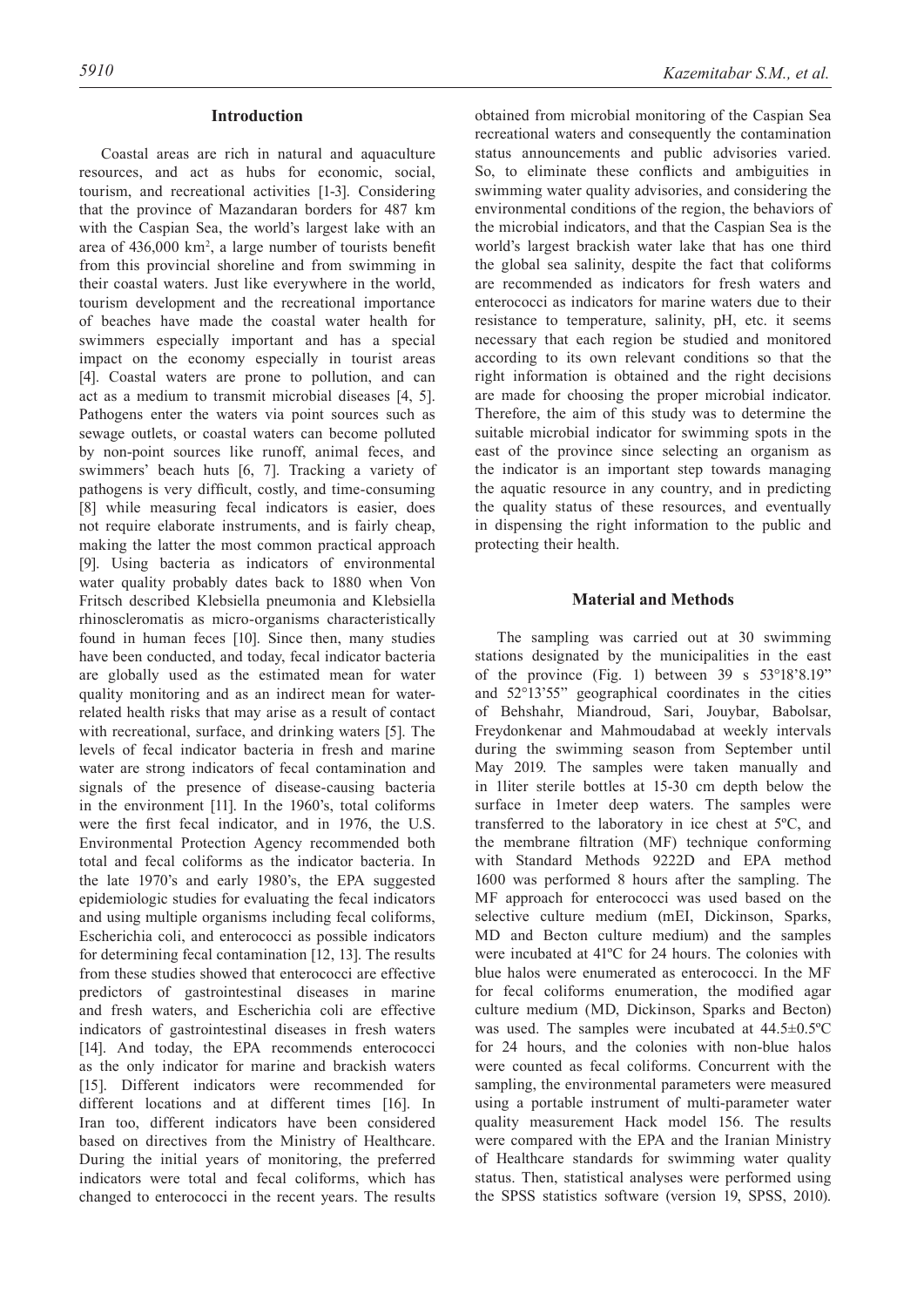

Fig. 1. a) Comparison of the total coliforms GM±SE at the sampling stations in eastern Mazandaran - The Caspian Sea coastal waters, b) Comparison of the fecal coliforms and enterococci GM±SE with standards at the sampling stations, c) Comparison of the total coliform, fecal coliform and enterococci, GM±SE at the sampling months, and d) Comparison of the observed percentages of pollution by total coliforms, fecal coliforms, and enterococci in sampling stations.

The sample distribution was performed using the Skewness and Shapiro-Wilk test of normality, and the usual descriptive statistics including the mean, the SD, the 75th percentile, and the geometric mean were done. The Kruskal-Wallis test was used for comparing the swimming stations and sampling times. The Pearson correlation coefficient was used for determining the relationship between the microbial results and the environmental parameters. Also, the Multiplecriteria decision making (MCDM) model, the Shannon entropy for weighting the microbial indicators, and The Technique for Order of Preference by Similarity to Ideal Solution (TOPSIS) for ranking the sampling stations were used.

#### **Results and Discussion**

As seen in Table 1, the means for the measured microbial indicators and the geometric mean for all three indicators matched the EPA and the Healthcare Ministry standards. The minimum enterococci and fecal coliform were 3 and the maximum was 1100 CFU/100. The results showed that the mean (standard deviation) of microbial indicators for Total coliform, Fecal coliform and Enterococci were 22.58231 (361.3481), 129.3778 (9.59933), and 44.0111 (6.12035), respectively. In addition, the highest and lowest microbial indicators were (2400 and 39), (1100 and 3) and (1100 and 3), respectively. The results were less than the Iranian standard range. The environmental parameters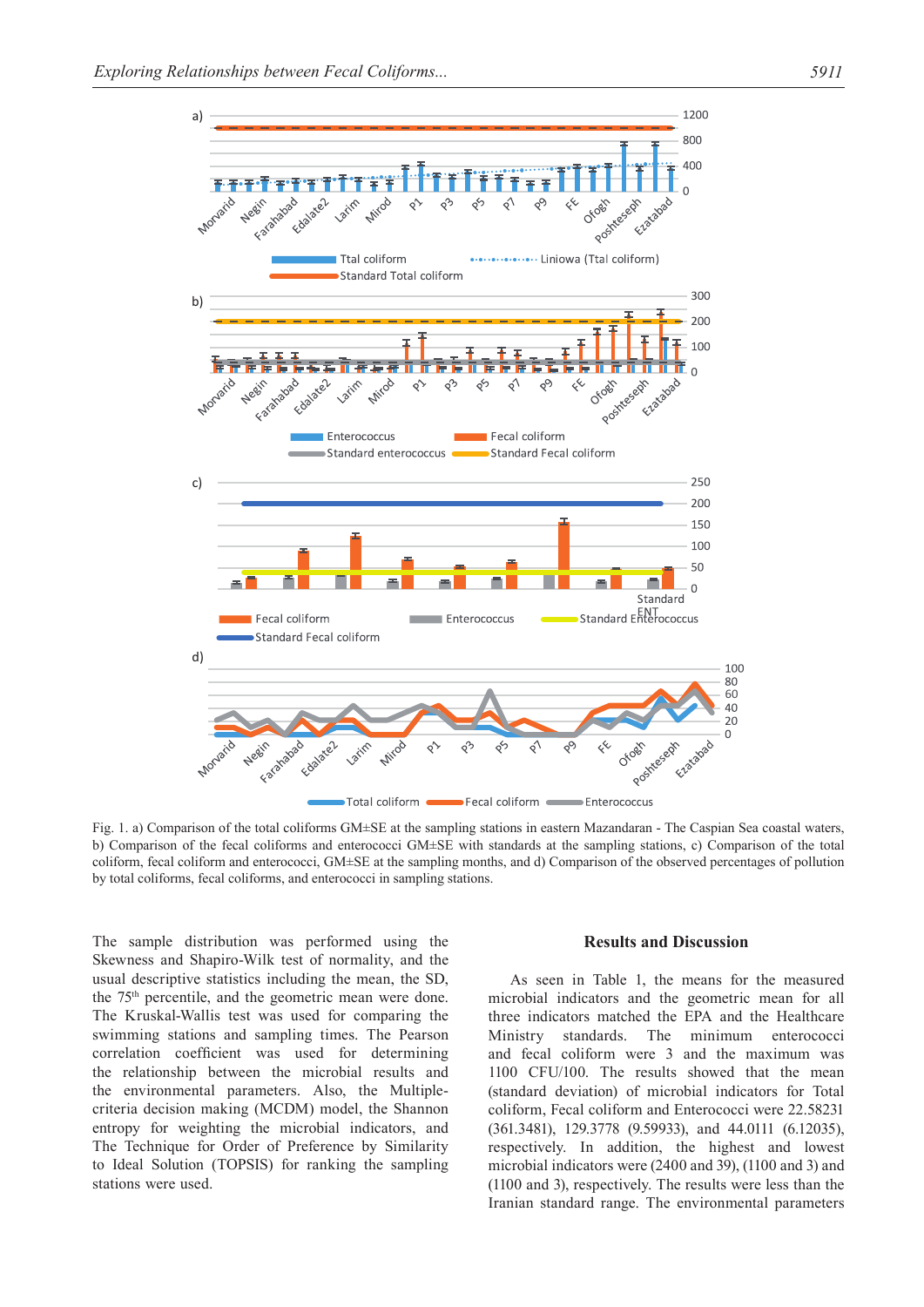| Table 1. The values for the 75 <sup>th</sup> percentiles of the microbial parameters of sampling stations. |               |                         |       |       |                |                |                          |                          |       |       |           |                 |            |                         |                |
|------------------------------------------------------------------------------------------------------------|---------------|-------------------------|-------|-------|----------------|----------------|--------------------------|--------------------------|-------|-------|-----------|-----------------|------------|-------------------------|----------------|
| Microbial indicators                                                                                       |               | Sadaf   Morvarid   Emam |       | Negin | Touska         | Basij          | $\Xi$                    | Edalat <sub>2</sub>      | E4    | Larim | Chaparoud | Miroud          | $_{\rm P}$ | $\overline{\mathsf{P}}$ | $\mathbb{P}^2$ |
| Total coliform                                                                                             | 240           | 210                     | 240   | 460   | 210            | 240            | 210                      | 460                      | 460   | 460   | 240       | 240             | 1100       | 1100                    | 460            |
| Fecal coliform                                                                                             | $\frac{4}{3}$ |                         | $\Im$ | 150   | 93             | 150            | 43                       | 43                       | 150   | 93    | 39        | Z<br>4          | 210        | 460                     | 150            |
| Enterococci                                                                                                | 23            | 43                      | 39    | 23    | ಸ              | $\Im$          | $\overline{\mathcal{E}}$ | $\overline{\mathcal{E}}$ | 93    | 39    | 39        | 43              | $\Im$      | $\Im$                   | 39             |
| Microbial indicators                                                                                       | P3            | $^{P4}$                 | Ρ5    | P6    | P <sub>7</sub> | P8             | $_{\rm eq}$              | FW                       | EE    | Ghori | Ofogh     | Daraee          | Sepah      | Jafarabad   Ezat abad   |                |
| Total coliform                                                                                             | 460           | 460                     | 460   | 460   | 240            | 210            | 210                      | 460                      | 460   | 460   | 460       | 1100            | 460        | 1100                    | 460            |
| Fecal coliform                                                                                             | 150           | 460                     | 93    | 150   | 150            | $\Im$          | $\mathcal{L}$            | 210                      | 240   | 240   | 240       | $\frac{460}{5}$ | 460        | 460                     | 460            |
| Enterococci                                                                                                | 39            | $\mathcal{Z}$           | ಸ     | 23    | 23             | $\overline{c}$ |                          | 39                       | $\Im$ | $\Im$ | 39        | 93              | $\Im$      | 210                     | $\overline{6}$ |
|                                                                                                            |               |                         |       |       |                |                |                          |                          |       |       |           |                 |            |                         |                |

of temperature, salinity, and pH were measured, where the means for salinity and temperature were 10.2720±0.07 ppt and 26.1 348±0.15ºC and the ranges of salinity and temperature were 7.52-12.90 ppt and 20.20-29.8ºC, respectively. In addition to the geometric means, the 75<sup>th</sup> percentiles of the indicators were calculated. The 75th percentiles for enterococci, fecal coliforms, and total coliforms were 42.28, 175.1325, and 464 CFU/100, respectively, with enterococci being higher than the standard (Table 1). The Skewness and Shapiro-Wilk test showed that the population of the bacteria under study do not have normal distribution. Therefore, the Kruskal-Wallis test was used for comparing the sampling stations, which showed that these swimming zones are significantly different at P<0.05 in terms of total coliforms pollution (Chi-square = 78.287, df = 29 Sig =  $0.000$ ). Despite the observation of an almost increasing trend in the pollution of the swimming zones under study as we moved from east to west, the level of total coliforms was obtained corresponding to the standards, and the highest total coliforms levels belonged to Daraee and Jafarabad swimming zones with the geometric means being 757.5 and 749 CFU/100ml, respectively (Fig. 1a). The Kruskal-Wallis test showed that the stations are significantly different at P<0.05 in pollution by fecal coliforms (Chi-square =  $81.086$ , df =  $29$  Sig = 0.000). Among the studied swimming zones, the two stations of Daraee and Jafarabad showed the highest pollution with the geometric mean being 239.4 and 228.4 CFU/100 ml, respectively. With pollution by enterococci too the Kruskal-Wallis test showed significant differences among the sampling stations. (Chi-square = 83.978, df= 29 Sig= 0.000). From the stations under study, the Jafarabad, Daraee, Sepah, Edalat4, P4 and P0 swimming zones were the most polluted of all the stations in all three indicators measured in the study (Fig 1b). The Kruskal-Wallis test showed that, in terms of the month of sampling, the swimming zones are significantly different at P<0.05 in total coliforms (Chi-square =  $28.242$  40.787, df =  $8 \text{ Sig} = 0.000$ ), fecal coliforms (Chi-square = 81.086, df = 8 Sig =  $0.000$ ), and enterococci (Chi-square =  $21.925$ , df =  $29$  $Sig = 0.000$ ). Among the months studied, only June H1 had enterococci higher than the standard, and at other sampling times the geometric means of the microbial parameters corresponded to the standards (Fig 1c). The results obtained from the indicators were superimposed on the Iranian and the EPA single sample standards. The comparison with those of the EPA indicates very low pollution at the swimming zones, and the observed pollution compared to the total samples were 1.1%  $(\geq 2400 \text{MPN}/100 \text{ml})$ , 8.5%  $(\geq 400 \text{MPN}/100 \text{ml})$ , and 5.9% (≥104MPN) for total coliforms, fecal coliforms, and enterococci, respectively. However, compared to the Iranian standards, examining the single samples showed  $11.85\% \approx 1000 \text{ MPN}/100 \text{ ml}$ , 22.59% ( $\geq 200 \text{ MPN}/100$ ml (and 25.55 %  $(\geq 40 \text{ MPN}/100 \text{ ml})$  pollutions for total coliforms, fecal coliforms, and enterococci, respectively.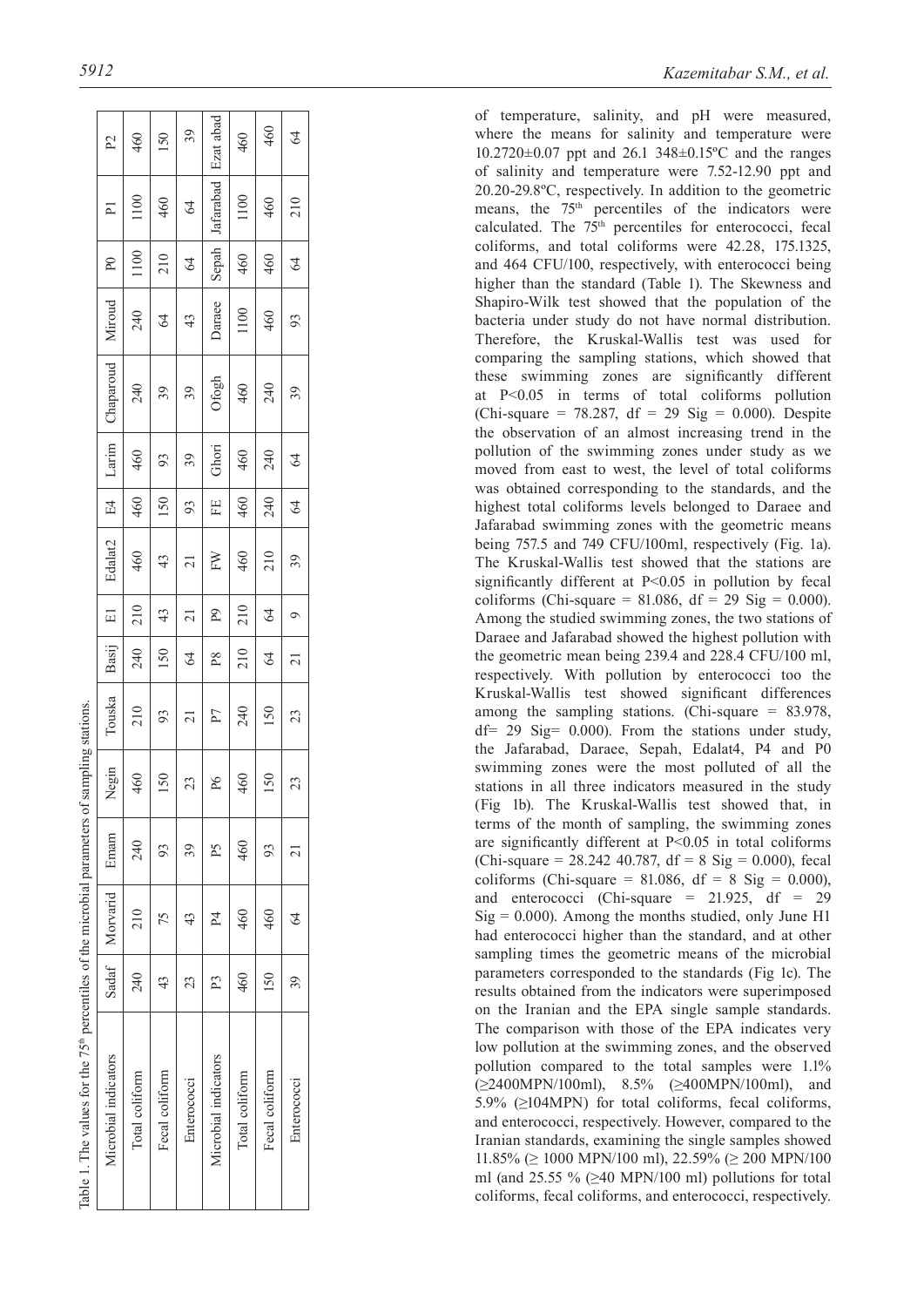| <b>Station</b> | Rank           | Pi        | Station        | Rank | Pi       |
|----------------|----------------|-----------|----------------|------|----------|
| P <sub>9</sub> | 1              | 0.999968  | Negin          | 16   | 0.993114 |
| P8             | $\overline{c}$ | 0.999714  | P <sub>2</sub> | 17   | 0.991369 |
| Emam           | 3              | 0.999323  | Farahabad      | 18   | 0.990842 |
| Touska         | $\overline{4}$ | 0.998699  | <b>FW</b>      | 19   | 0.985319 |
| Edalat1        | 5              | 0.997759  | FE             | 20   | 0.983479 |
| Larim          | 6              | 0.997414  | <b>P4</b>      | 21   | 0.977004 |
| Morvarid       | 7              | 0.996985  | Ofogh          | 22   | 0.975857 |
| Chapakroud     | 8              | 0.995782  | Ezatabad       | 23   | 0.973606 |
| Sadaf          | 9              | 0.995667  | GHori          | 24   | 0.965062 |
| P <sub>3</sub> | 10             | 0.994437  | Edalat4        | 25   | 0.964145 |
| <b>P6</b>      | 11             | 0.994007  | P <sub>1</sub> | 26   | 0.956144 |
| Miroud         | 12             | 0.995419  | P <sub>0</sub> | 27   | 0.921659 |
| Edalat2        | 13             | 0.995401  | POshtesepah    | 28   | 0.903181 |
| P7             | 14             | 0.9936001 | Draee          | 29   | 0.748024 |
| P <sub>5</sub> | 15             | 0.993408  | Jafarabad      | 30   | 0.184558 |
|                |                |           |                |      |          |

Table 2. Ranking the sampling stations using the TOPSIS method.

Among the 13 sampling stations, the eastern stations belonging to the cities of Behshahr, Miandroud, Sari and Jouybar had an enterococci pollution of 78.78%, while as we go to the west, the pollution by fecal coliforms rises so much so that the swimming zones in the cities of Babolsar, Freydonkenar and Mahmoudabad had 56.84% and 43.16% of pollution by fecal coliforms and enterococci, respectively (Fig 1d). The MCDM models were used for determining the best indicator and ranking the stations. The entropy method was used for weighting the indicators, showing that the right indicators in swimming water pollution monitoring are in order of appearance enterococci, fecal coliforms, and total coliforms, with the importance of the first two as almost equal. In addition, with the fecal coliforms and enterococci indicators for the studied cities, the entropy method showed a higher importance of enterococci for the swimming zones in the eastern cities of Behshahr, Miandroud, Sari and Jouybar and a higher importance of fecal coliforms for those in the western cities of Babolsar, Freydonkenar and Mahmoudabad. The swimming zones were ranked based on the TOPSIS method where the P9 swimming zone ranked first and the Jafarabad and Daraee swimming zones became the most polluted (Table 2).

In this study, the geometric means for the microbial indicators were at expected ranges, but with single samples some cases of pollution were observed indicating the need for continuous monitoring for public health, understanding the environmental conditions and the quality of the coastal waters. Many studies have been conducted in the world. The EPA has announced enterococci as the marine water indicator [11]. Regarding coastal water quality monitoring among which we can name those conducted on Southern California waters by Cordero et al. in 2012 [17] and Doreen et al. in 2015 [18], and on Hawaii waters by Fujioka et al. 2015 [19], and on the Erie Lake by King et al., 2016 [20]. The most practical approach in coastal marine water monitoring is to use microbial indicators. The microbial indicators total coliforms, fecal coliforms, and enterococci are used to determine the water pollution status as these indicators are highly affected by fecal pollutions. In the results from the present study, the value for the weight vector of the geometric mean of enterococci was higher, indicating that enterococci are more important. But from the single samples of the swimming stations, pollutions were observed from one or several microbial indicators with difference from one city to another, so that in further east stations (Behshahr, Miandroud and Sari) the pollution arose from enterococci with lower fecal coliforms pollution while in stations further west (Babolsar, Freydonkenar and Mahmoudabad) there were pollutions exclusively from fecal coliforms or from fecal coliforms in addition to enterococci, supporting the need to determine with appropriate indicators, enterococci, fecal coliforms, or both, or even alternating indicators, as the right microbial indicator and the standards vary from country to country and require assessments [21- 23]. The results from this study showed that the weight vector obtained for fecal coliforms is very close to that of enterococci. Also, at some swimming zones, fecal coliforms had a weight vector higher than that of enterococci, indicating the importance of this indicator in addition to that of enterococci in the coastal waters of this region. Anderson, 2005 stated that enterococci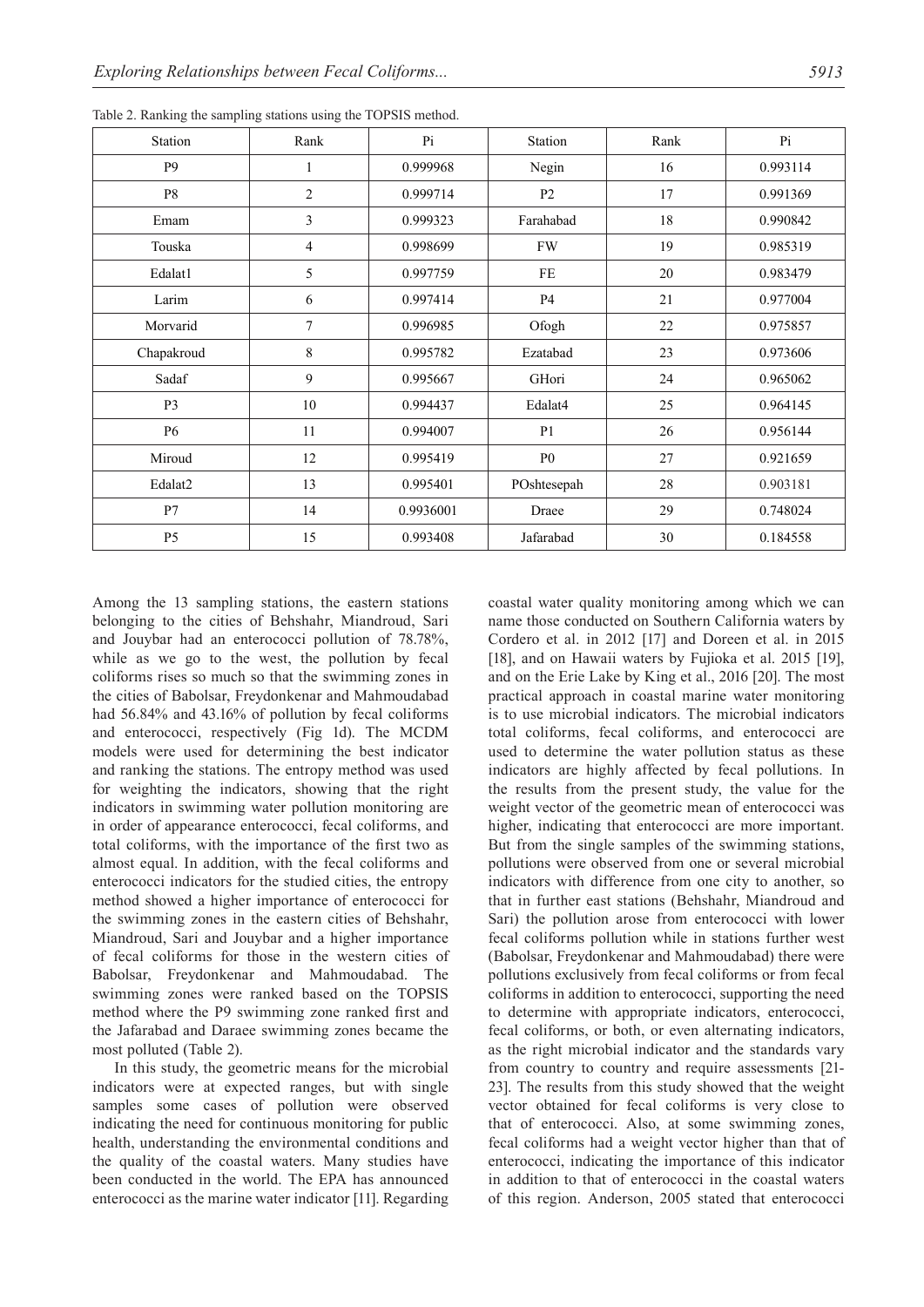and fecal coliforms were recommended by the EPA as two indicators in assessing the microbial safety of waters, but they behave differently in different environments [24]. Hanes and Fragala 1967 suggested using multiple indicators for recreational waters [25]. In 2012, the EPA stated that new regulations are needed for protecting swimmers' health so that ambiguities and shortcomings in water regulations for indicator designation are eliminated. It asserted that further studies were required particularly in tropical climates and in waters affected by urban sewage and animal feces. In 2012, Recreational Water Quality Criteria (RWQC) by EPA stated the selection of an indicator as an important step in water resource management and water quality prediction [26]. Radojevic et al., 2012 claims that designating the appropriate indicator, accurate Based on the results obtained in this study, for the proper public advisories and particularly dispensing the right knowledge to swimmers and eliminating ambiguities and conflicts arising from different indicator results in this region, it is suggested that the geometric mean for enterococci be considered for the overall health of the water throughout the year, but considering the environmental conditions of the region, it is advised that, with single samples, in case the enterococci is negative, fecal coliforms be taken into account in the Healthcare Ministry regulations as the accompanying indicator of swimming water health especially in western swimming zones so that this indicator is also assessed in addition to enterococci. standards, and continuous monitoring are means to attain certainty about water health [26, 27]. The effect of environmental parameters was also studied since a combination of biological or chemical and physical factors of saline water affect the presence of the indicator bacteria [18].

## **Conclusions**

The results showed that salinity is lower in the western swimming zones due to the multiplicity of rivers, the volumetric flow rate of river mouths, higher and heavier rainfalls, and the consequent increase in runoff. Salinity had a negative effect on the indicators, and the density of the indicators decreased as salinity increased, so that the swimming zones to the east had higher salinity and lower pollution than those to the west. Enterococci (0.178) had a higher resistance at 0.05 than fecal coliforms (0.282) and total coliforms (0.377). Also, dissolved oxygen affected the indicators negatively as these bacteria are facultative anaerobic and prefer anaerobic conditions. As enterococci were more resistant, these results support their higher durability in marine water. No significant relationship was found with temperature and pH as their variation range was slight.

## **Conflict of Interest**

The authors declare no conflict of interest.

## **References**

- 1. ZHANG X., YAO J., WANG J., SILA-NOWICKA K., Changes of forestland in China's coastal areas (1996-2015): Regional variations and driving forces. Land Use Policy, **33**, 105018, **2020**.
- 2. ALMASI A., DARGAHI A., HOSEINI M., JANJANI H., MOHAMMADI M., TABANDEH L., Efficiency of a constructed wetland in controlling organic pollutants, nitrogen, and heavy metals from sewage. JCPS, **9** (4), 2924, **2016**.
- 3. HASANI K., PEYGHAMI A., MOHARRAMI A., VOSOUGHI M., DARGAHI A., The efficacy of sono-electro-Fenton process for removal of Cefixime antibiotic from aqueous solutions by response surface methodology (RSM) and evaluation of toxicity of effluent by microorganisms. Arab. J. Chem. **13** (7), 6122, **2020**.
- 4. DARGAHI A., SHOKOOHI R., ASGARI G., ANSARI A., NEMATOLLAHI D,, SAMARGHANDI MR., Movingbed biofilm reactor combined with three-dimensional electrochemical pretreatment (MBBR–3DE) for 2, 4-D herbicide treatment: application for real wastewater, improvement of biodegradability. RSC Adv. **11** (6), 9608, **2021**.
- 5. SEID-MOHAMMADI A., ASGARI G., GHORBANIAN Z., DARGAHI A., The removal of cephalexin antibiotic in aqueous solutions by ultrasonic waves/hydrogen peroxide/nickel oxide nanoparticles  $(US/H_2O_2/NiO)$ hybrid process. Sep Sci Technol. **55** (8), 1558, **2020**.
- 6. SINIGALLIANO C.D., FLEISHER J.M., GIDLEY M.L., SOLO-GABRIELE H.M., SHIBATA T., PLANO L.R., ELMIR S.M., WANLESS D., BARTKOWIAK J., BOITEAU R., WITHUM K., Traditional and molecular analyses for fecal indicator bacteria in non-point source subtropical recreational marine waters, Water Res., **44** (13), 3763, **2010**.
- 7. AZIZI A., DARGAHI A., ALMASI A., Biological removal of diazinon in a moving bed biofilm reactor-process optimization with central composite design. Toxin Rev. 9, **2019**.
- 8. SAINGAM P., LI B., YAN T., Fecal indicator bacteria, direct pathogen detection, and microbial community analysis provide different microbiological water quality assessment of a tropical urban marine estuary, Water Res., **185**, 116280, **2020**.
- 9. ROCHELLE-NEWALL E., NGUYEN T.M.H., LE T.P.Q., SENGTAHEUANGHOUNG O., RIBOLZI O. A short review of fecal indicator bacteria in tropical aquatic ecosystems: knowledge gaps and future directions. Front Microbiol. **6**, 308, **2015**.
- 10. FARROKHI M., NAIMI-JOUBANI M., DARGAHI A., POURSADEGHIAN M., JAMALI J. Investigating activated sludge microbial population efficiency in heavy metals removal from compost leachate. Pol. J. Environ. Stud. **27** (2), 623, **2018**.
- 11. BYAPPANAHALLI M.N., NEVERS M.B., KORAJKIC A., STALEY Z.R., HARWOOD V.J., Enterococci in the environment. Microbiology and Molecular Biology Reviews, **76**, 685, **2012**.